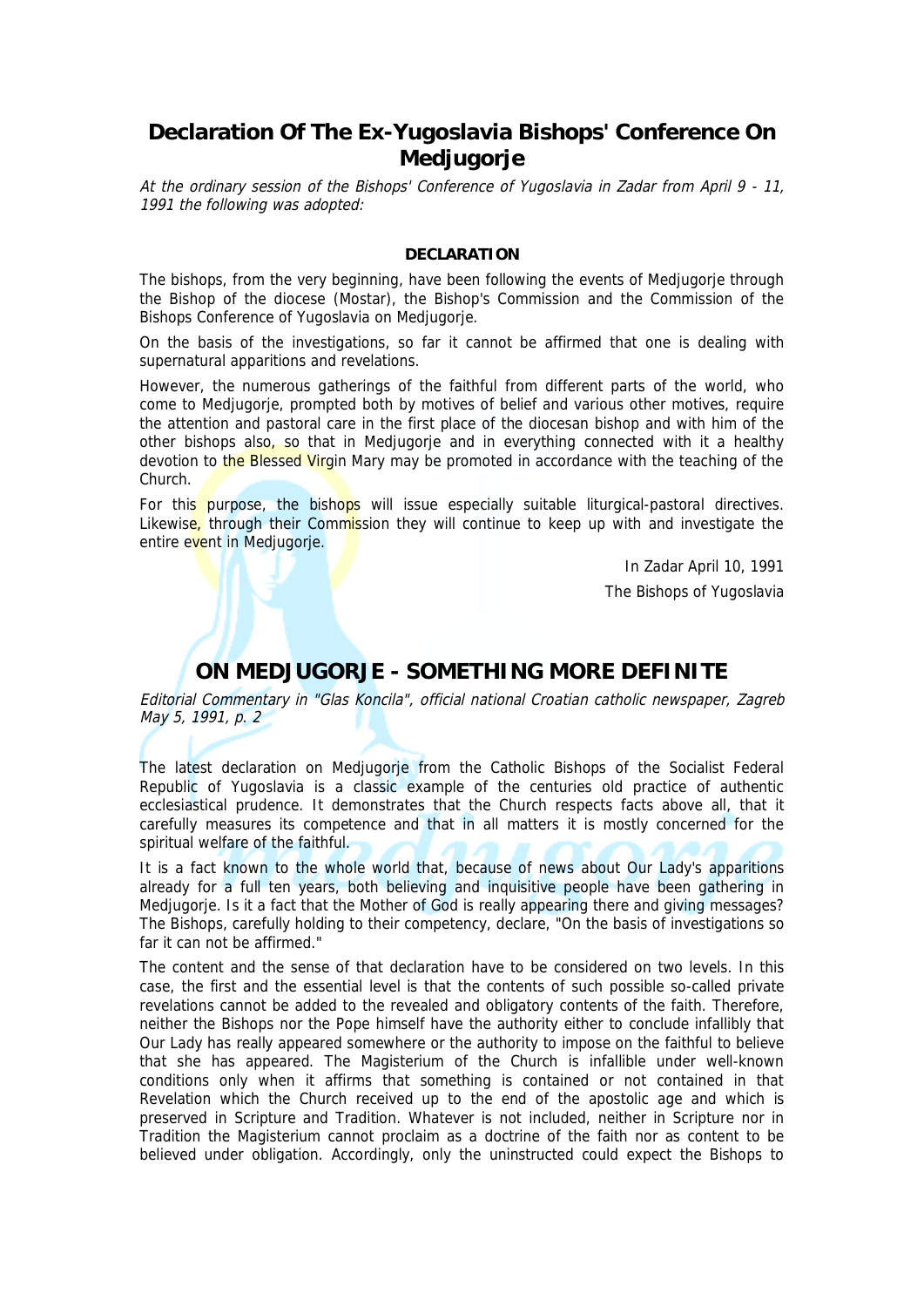resolve the question of the Medjugorje apparitions for us so as then to know exactly what we are allowed or not allowed to believe about them.

But on the other hand then why are they so carefully investigating that report? Because they do have the obligation to establish whether that which is taking place there and is being proclaimed from there is in accordance with the entirety of the revealed truth of the faith and of moral doctrine. If it is established that there is nothing contrary, that the revelations and messages are in accordance with Catholic faith and morals, they, as the most responsible in the Church, could proclaim that there is neither any objection to gatherings of the faithful in that place nor to the development of the spiritual life according to the sense of those messages. On the contrary, it would be their obligation to expose errors and prevent abuses. The pertinent expressions in the new Declaration show that the investigations are also continuing in that sense.

But the main force of the Declaration shows that our bishops are above all taking notice of the factual gathering of a large number of the faithful and of the inquisitive in Medjugorje and they consider it their duty to insure that such a large number of gatherings there receive a correct proclamation of the faith, an orthodox and up-to-date catechesis, so that the holy sacraments are correctly and worthily administered there and especially that the Medjugorje Marian devotion develops in accord with Christian orthodoxy. That position is the real news of this document.

Surely, as the document itself states, one should expect suitable liturgical-pastoral directives for the solemn celebrations in Medjugorje A proposal made long ago, which was also emphasized in "Glas Koncila", would also thereby be realized, namely, that the bishops' care for Medjugorje be divided between two commissions, One would continue investigating whether there are or are not supernatural apparitions or revelations, and the other would take care of the proper and healthy ecclesiastical conduct of the Medjugorje gatherings. This is because it is really possible that the first of these commissions would still be investigating for a long time and maybe even decide not to publish its final opinion, whereas care for the gatherings cannot be postponed because they are continuously taking place.

For many devout people around the whole world this Declaration will serve as a valuable relief in the area of conscience. Those, namely, who come to Medjugorje motivated by belief, will from now on know that those gatherings are covered by the ordinary and responsible care of the successors of the apostles.

# **ABOUT MEDJUGORJE ON THE 6TH ORDINARY MEETING OF THE BISHOPS CONFERENCE OF BOSNIA AND HERZEGOVINA**

Vrhbosna, VII (CX), 3, Sarajevo 1996., p. 171. Preparing

## **A FRENCH BISHOP AND VATICAN CONGREGATION ON MEDJUGORJE**

The Bishop of Langres in France, Msgr. Leon Taverdet, took recourse to the Apostolic See February 14, 1996 to ask what the position of the Church is regarding the apparitions in Medjugorje and whether it is permitted to go there for pilgrimage. The Holy See's Sacred Congregation for the Doctrine of the Faith answered March 23, 1996 through its Secretary Archbishop Tarcisio Bertone. We present his response in its entirety.

**SACRED CONGREGATION FOR THE DOCTRINE OF THE FAITH**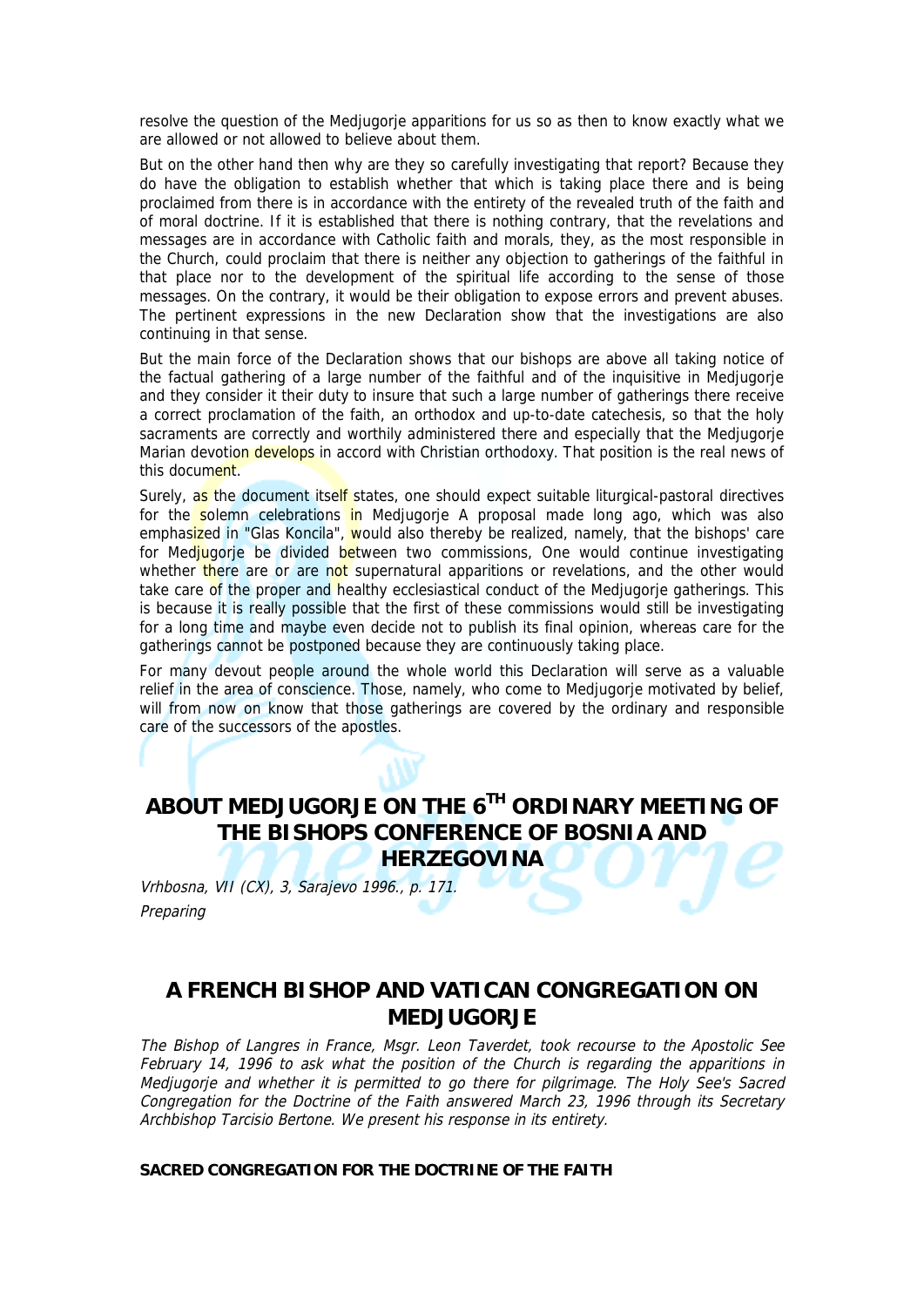Vatican City, March 23, 1996 Prot. No. 154/81-01985

Your Excellency,

In your letter of February 14, 1996, you inquired what is the present position of the Church regarding the alleged "apparitions in Medjugorje" and whether it is permitted to the Catholic faith to go there for pilgrimage.

In reference to that, it is my honour to make known to you that, regarding the authenticity of the apparitions in question, the Bishops of the former Yugoslavia confirmed in their Declaration of April 10, 1991 published in Zadar:

"… On the basis of investigation up till now it cannot be established that one is dealing with supernatural apparitions and revelations.

However, the numerous gatherings of the faithful from different parts of the world, who are coming to Medjugorje prompted both by motives of belief and certain other motives, require the attention and pastoral care in the first place of the bishop of the diocese and of the other bishops with him so that in Medjugorje and everything related to it a healthy devotion toward the Blessed Virgin Mary would be promoted in conformity with the teaching of the Church.

For that purpose, the bishops shall issue separate appropriate liturgical-pastoral directives. Likewise by means of their Commission they shall further follow and investigate the total event in Mediugorie."

The result from this in what is precisely said is that official pilgrimages to Medjugorje, understood as a place of authentic Marian apparitions, are not permitted to be organized either on the parish or on the diocesan level, because that would be in contradiction to what the Bishops of former Yugoslavia affirmed in their fore mentioned Declaration.

Kindly accept, your Excellency, an expression of my profoundly devoted affection!

+ Tarcisio Bertone

## **THE LATEST VATICAN STATEMENT ABOUT MEDJUGORJE**

From the beginning of June 1996, many of the public means of communication reported that the Vatican had prohibited pilgrimages to Medjugorje. Spokesman for the Holy See, Joaquin Navarro-Valls immediately refuted this. However, in case there would remain any doubt regarding the stance of the Vatican towards Medjugorje, the spokesman for the Holy See clarified their position once again. Here we treat of the subject in full:

**INDIVIDUALS PERMITTED TO VISIT MEDJUGORJE**

By Catholic News Service

While the Vatican has never said that Catholics may not go to Medjugorje, it has told bishops that their parishes and dioceses may not organise official pilgrimages to the site of the alleged Marian apparitions, the Vatican spokesman said.

"You cannot say people cannot go there until it has been proven false. This has not been said, so anyone can go if they want," the spokesman, Joaquin Navarro-Valls, told Catholic News Service Aug. 21.

In addition, he said, when Catholic faithful go anywhere, they are entitled to spiritual care, so the church does not forbid priests to accompany lay-organized trips to Medjugorje in Bosnia-Herzegovina, just as it would not forbid them accompanying a group of Catholics visiting South Africa.

Navarro-Valls insisted, "nothing has changed" regarding the Vatican's position on Medjugorje.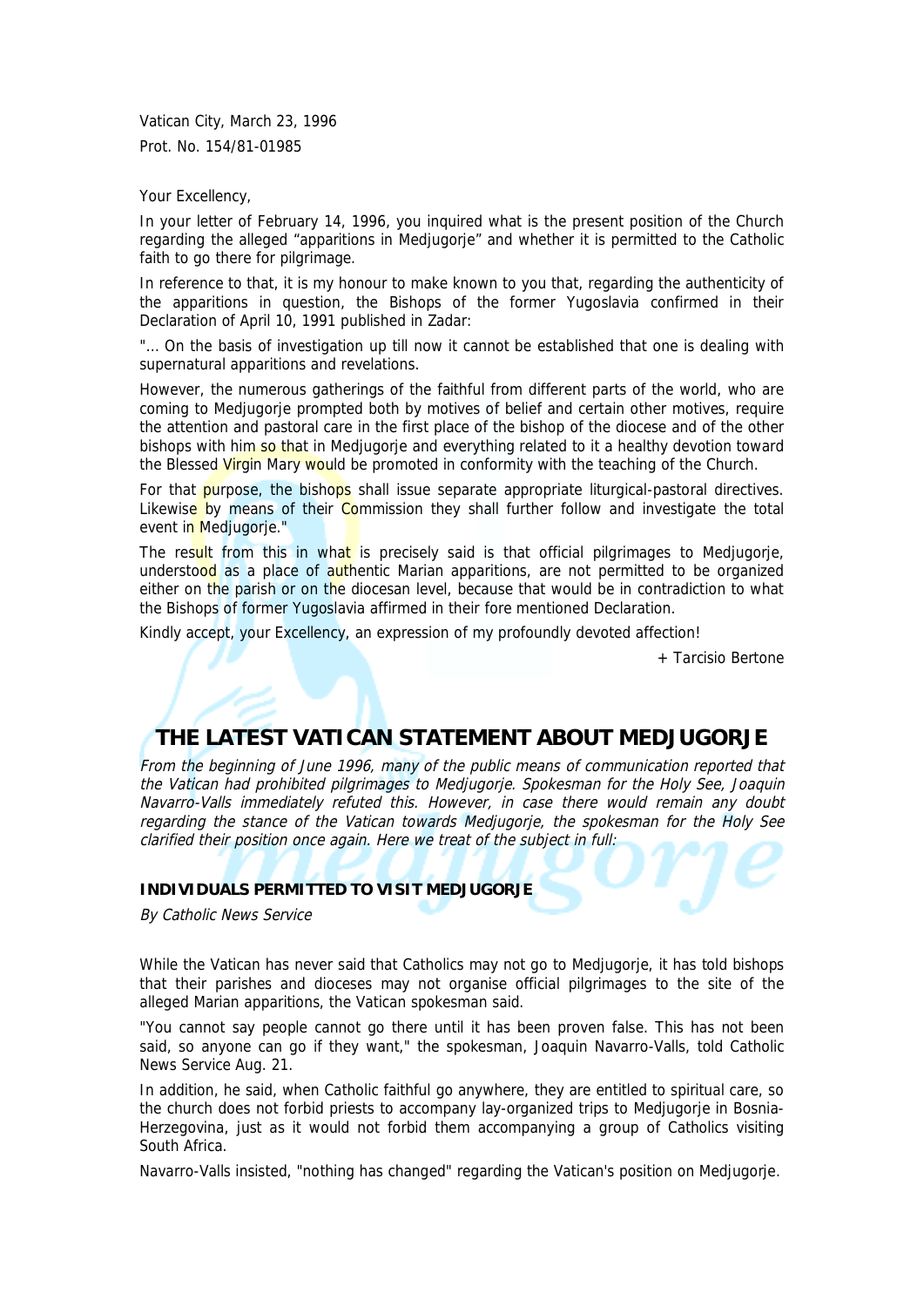In early June, a French newspaper published excerpts from a letter about Medjugorje pilgrimages written by the secretary of the Vatican Congregation for the Doctrine of the Faith in response to a question from a French bishop.

The letter from Archbishop Tarcisio Bertone of the doctrinal congregation quoted from a 1991 statement by the bishops of former Yugoslavia, which said that after much study, "it cannot be confirmed that supernatural apparitions or revelations are occurring here."

"However", the bishops said - and Archbishop Bertone repeated – "the number of the faithful travelling to Medjugorje requires for the church to arrange for their pastoral care."

After quoting the 1991 statement, Archbishop Bertone wrote, "From what was said, it follows that official pilgrimages to Medjugorje, understood as a place of authentic Marian apparitions, should not be organised either on a parish or diocesan level because it would be in contradiction with what the bishops of ex-Yugoslavia said in their declaration cited above."

Navarro-Valls said, "When one reads what Archbishop Bertone wrote, one could get the impression that from now on everything is forbidden, no possibility" for Catholics to travel to Medjugorje.

But, in fact, "nothing has changed, nothing new has been said", the spokesman told CNS.

"The problem is if you systematically organize pilgrimages, organize them with the bishop and the church, you are giving a canonical sanction to the facts of Mediugorie." which the church is still in the process of studying.

"This is different from people going in a group who bring a priest with them in order to go to confession," the spokesman said.

Navarro-Valls said he commented because "I was worried that what Archbishop Bertone said could be interpreted in too restricted a way. Has the church or the Vatican said "no" to Medjugorje? No."

## **STATEMENT OF THE DIRECTOR OF THE PRESS OFFICE OF THE HOLY SEE, DR. JOAQUIN NAVARRO-VALLS, ON PILGRIMAGE TO MEDJUGORJE**

"No new fact has been undertaken regarding this.

As has been already stated on previous occasions, in these cases respect of the immediate competence of the local episcopate is required.

In regard to that, on April 10, 1991 the Bishops of ex-Yugoslavia declared: "... On the basis of the investigations, so far it cannot be affirmed that one is dealing with supernatural apparitions and revelations. However, the numerous gatherings of the faithful from different parts of the world, who come to Medjugorje prompted both by motives of belief and various other motives, require attention and pastoral care in the first place of the bishop of the diocese and with him of the other bishops also, so that in Medjugorje and in everything connected with it a healthy devotion to the Blessed Virgin Mary may be promoted in accordance with the teaching of the Church...."

One must still repeatedly emphasize the indispensable necessity of continuing the search and the reflection, besides the prayer, in the face of any presumed supernatural phenomenon, as long as there be no definitive pronouncement."

Bolletino No. 233 - June 19, 1996

## **CONGREGATIO PRO DOCTRINA FIDEI ON MEDJUGORJE**

**CONGREGATIO PRO DOCTRINA FIDEI** CITTA DEL VATICANO, PALAZZO DEL S. UFFIZIO